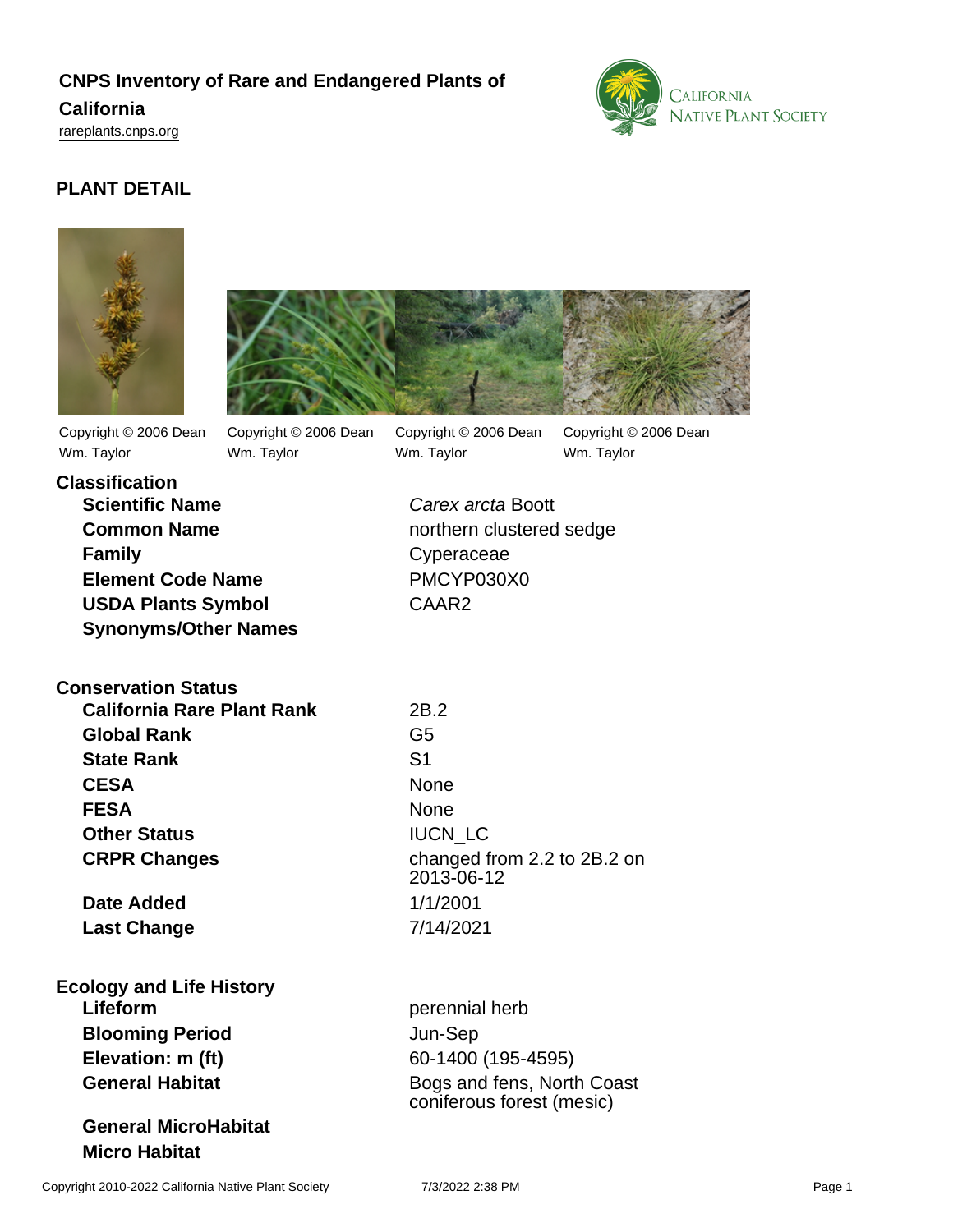### **Element Occurrence Data from California Natural Diversity Database**

| <b>Total Element Occurrences</b> | 13 |
|----------------------------------|----|
| Element Occurrence Ranks         |    |
| Excellent (A)                    | 1  |
| Good (B)                         | 2  |
| Fair (C)                         | 5  |
| Poor (D)                         | 0  |
| None $(X)$                       | O  |
| Unknown (U)                      | 5  |
| <b>Occurrence Status</b>         |    |
| Historical, > 20 years           | 4  |
| Recent, < 20 years               | g  |
| <b>Presence</b>                  |    |
| <b>Presumed Extant</b>           | 13 |
| <b>Possibly Extirpated</b>       | O  |
| <b>Presumed Extirpated</b>       | ∩  |

#### **Location**

| <b>CA Endemic</b>               | No |
|---------------------------------|----|
| <b>Counties</b>                 |    |
| Del Norte (DNT), Humboldt (HUM) |    |
| <b>States</b>                   |    |

Alaska (AK), California (CA), Idaho (ID), Maine (ME), Michigan (MI), Minnesota (MN), Montana (MT), New Hampshire (NH), New York (NY), Oregon (OR), Vermont (VT), Washington (WA), Wisconsin (WI)

### **Quads**

Arcata North (4012481), Board Camp Mtn. (4012366), Crescent City (4112472), Eureka (4012472), Garberville (4012317), Lord-ellis Summit (4012387), Mad River Buttes (4012367), Maple Creek (4012377), Owl Creek (4012358), Redcrest (4012348)

#### **Notes**

Definitions of codes preceding a county and/or quad:

\* Presumed extirpated

(\*) Possibly extirpated

Species may be present in other areas where conditions are favorable. These data should NOT be substituted for pre-project review or for on-site surveys.

### **General Notes**

Possibly threatened by logging. Does plant occur in MEN Co.?

## **Distribution**

### **Threats**